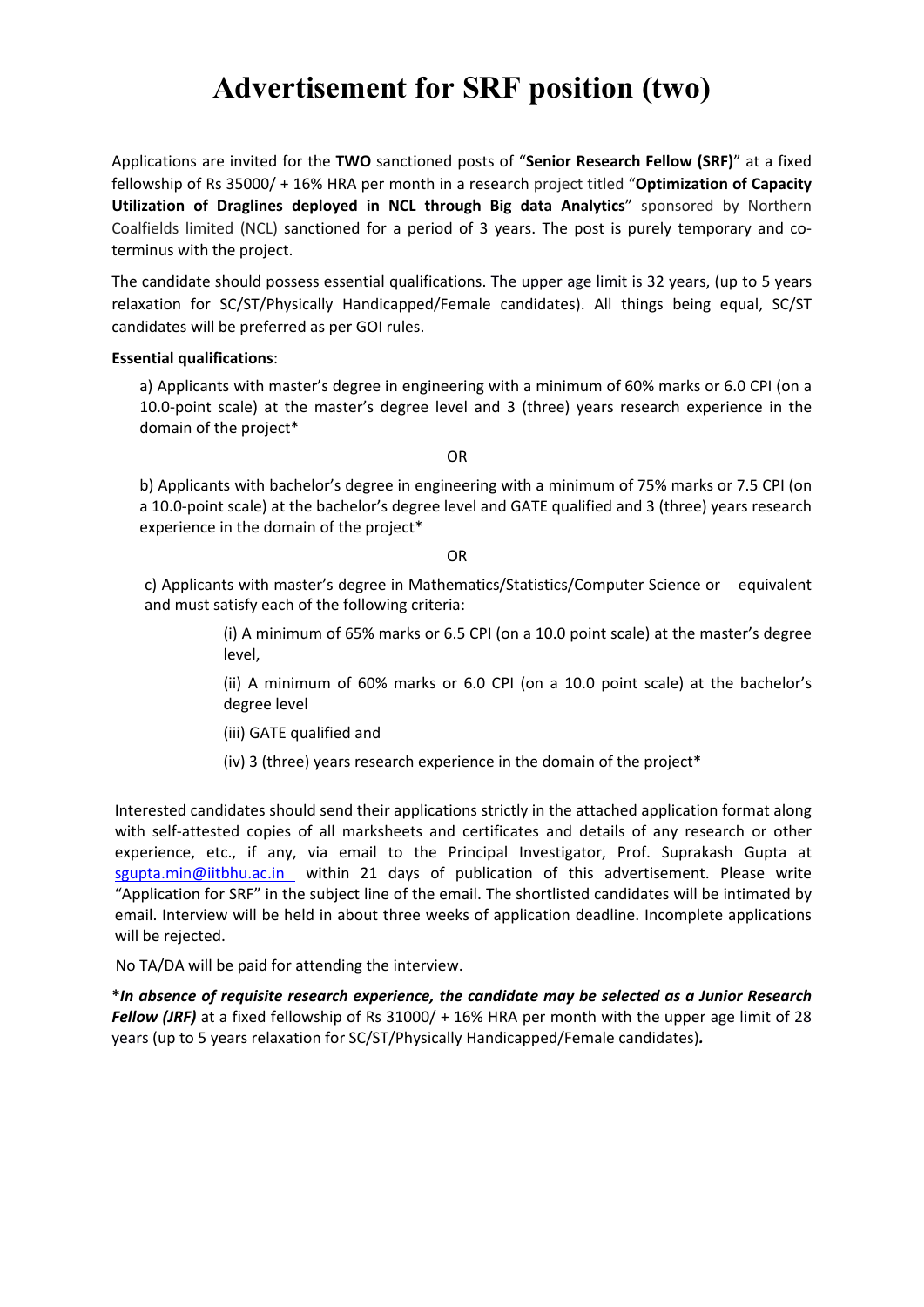#### **General Instructions:**

- 1. Only shortlisted candidates will be communicated to appear for the interview.
- 2. Original certificates and self-attested copies of all certificates need to be presented at the time of joining for verification.
- 3. The selected candidate may be considered for Ph.D programme after fulfilling the required criteria of IIT(BHU).
- 4. Application should be strictly according to the attached format.
- 5. Last date for receiving the completed application is 21 days from the date of advertisement.
- 6. Refer to the website: www.iitbhu.ac.in/positions\_available for advertisement.

**Prof. Suprakash Gupta Principal Investigator Department of Mining Engineering Indian Institute of Technology (B.H.U) Varanasi‐221005** Email: sgupta.min@iitbhu.ac.in